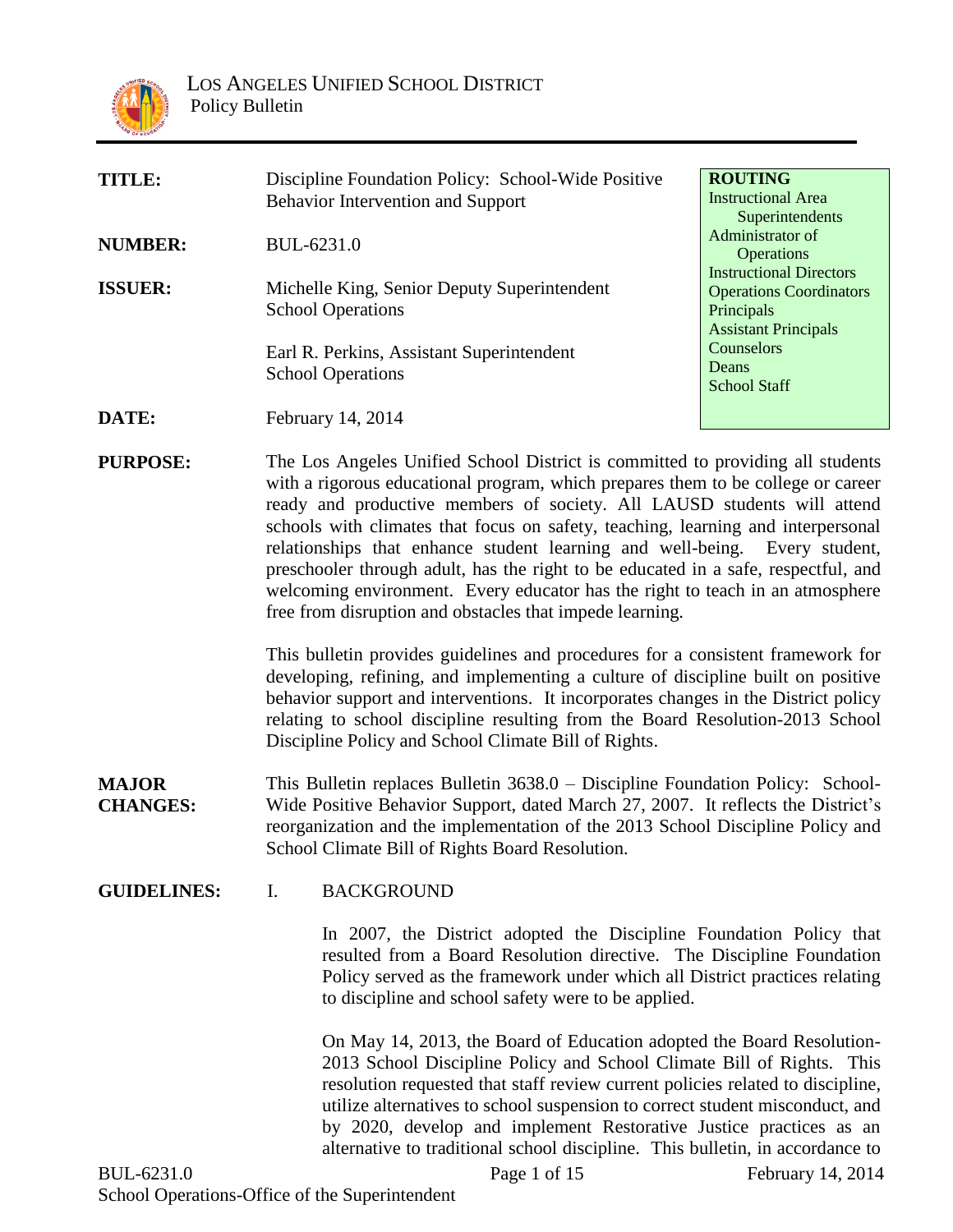

related bulletins, reference guides, Board Resolutions, and other relevant District materials, reflects the requirements of the newly adopted Board Resolution.

### II. A CULTURE OF POSITIVE BEHAVIOR SUPPORT AND INTERVENTION

School-wide positive behavior intervention and support fosters a culture of discipline grounded in positive behavior intervention. Positive behavior support is a systems approach for establishing the social culture and individualized behavioral supports needed for schools to achieve both social and academic success for all. It is based on research that indicates the most effective discipline systems use proactive strategies designed to prevent discipline problems. Before consequences are given, students must first be supported in learning the skills necessary to enhance a positive school climate and avoid negative behavior.

In the event of misconduct, there are appropriate consequences. Ongoing monitoring shall be used to ensure that equitable school-based practices are implemented in a fair, non-discriminatory and culturally responsive manner. School-site procedures and practices must be consistent not only with the tenets of this policy, but also with state and federal laws. These require school administrators to utilize positive interventions and means of correction for students in a consistent and age-appropriate manner prior to any suspension, expect those offenses under E.C. 48915(c), (Category I offenses of the Matrix for Student Suspension and Expulsion Recommendation) or when safety is at risk.

- A. *Guiding Principles for the School Community* (Attachment A) establishes a standard for all schools. All District schools are required to align their discipline plans and rules to this District standard. The goal is maximum consistency in school-site practice, while allowing schools to personalize rules, provided they are consistent with the tenets and content of this bulletin. All students, parents, teachers, school administrators, school support personnel, school staff, visitors and community members are expected to implement them at every institutional level*.*
- B. *Culture of Discipline: Student Expectations* (Attachment B) provides additional guidance to students regarding appropriate behavior. Section 300 of Title 5 of the California Code of Regulations requires that "every pupil shall attend school punctually and regularly; conform to the regulations of the school; obey promptly all the directions of his teacher and others in authority; observe good order and propriety of deportment; be diligent in study; respectful to his teacher and others in authority; kind and courteous to schoolmates;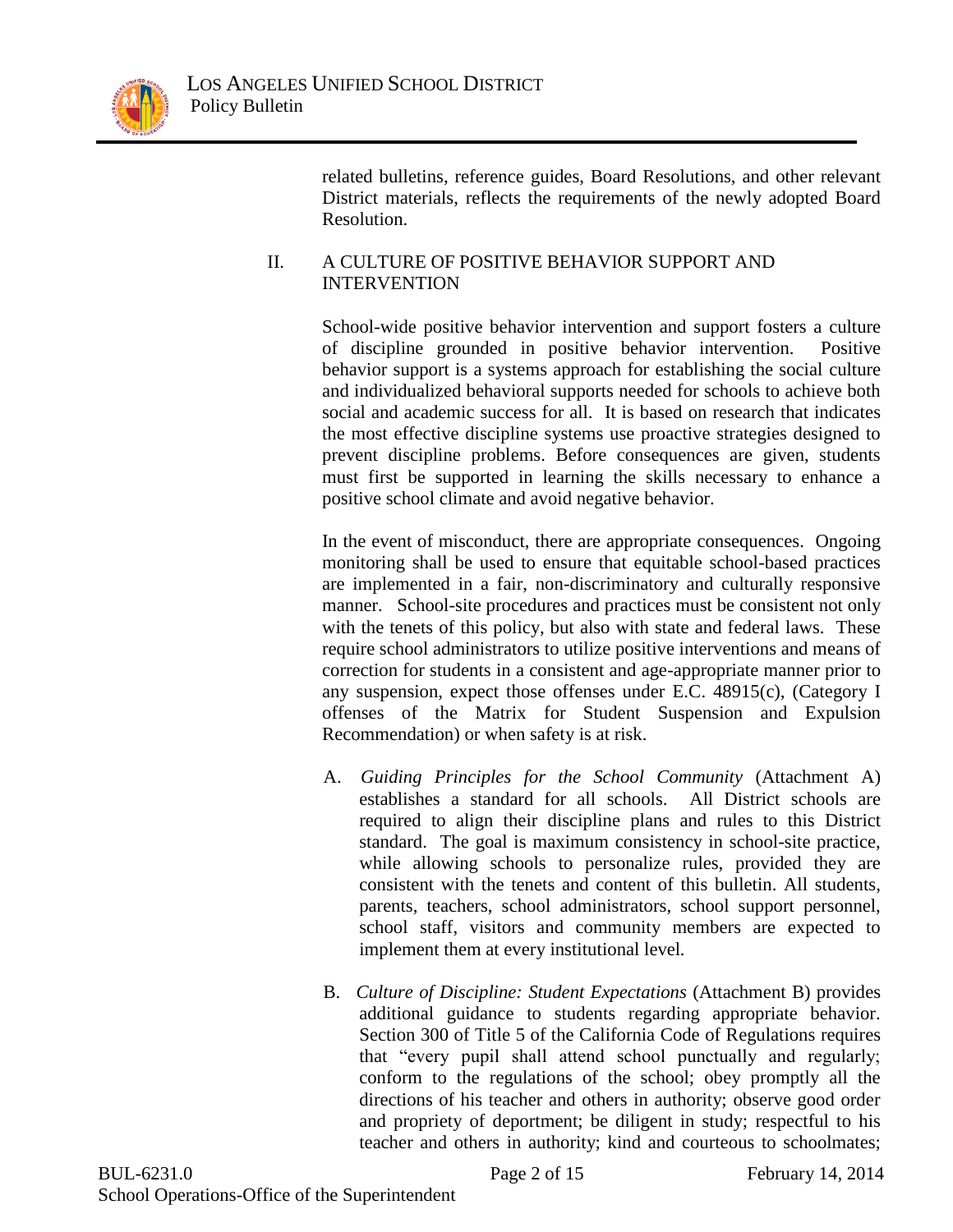and refrain entirely from the use of profane and vulgar language."

C. *Prevention and Intervention*

Modeling appropriate behavior should be embraced by all staff, students and parents for creating a positive school climate. The most effective discipline systems use proactive strategies designed to prevent discipline problems. Before consequences are given, students must first be supported in learning the skills necessary to enhance a positive school climate and avoid a negative behavior.

Creating a school-wide positive behavior intervention and support system provides the foundation to prevent misbehavior from occurring. Expectations must be clear, positively stated and taught to all students. There must be a clear system to recognize students for meeting the expectations and a clear system to correct student misconduct. This plan should be consistent with *Guiding Principles*  for the School Community and Culture of Discipline: Student *Expectations*. Some students need additional support and intervention and some require the most intensive level of intervention (see Three-Tiered Approach diagram in Attachment E)

Schools will monitor and evaluate the effectiveness of the schoolwide positive behavior intervention and support and discipline plan at all three levels using school data. This allows schools to use data that identifies areas of need; targets areas of concern; accesses professional development; revises school-wide procedures as needed.

- 1. Establish Rules Consistent with *Guiding Principles for the School Community* and *Culture of Discipline: Student Expectations* Appropriate behavior must be reinforced school-wide. There must also be firm, fair and consistent discipline, providing all staff and students a consistent, unifying message on what is safe, respectful and responsible. This forms a powerful foundation for prevention of misconduct.
- 2. Provide for Effective Intervention

 Some students require intensive intervention. Effective intervention includes: 1) identifying at-risk students; 2) developing strategies for implementing programs and resources, e.g. conflict-resolution, opportunities to develop social and emotional skills, and mentoring; 3) matching student needs to the appropriate resources; and 4) using age-appropriate consequences. Staff must have information and resources available in order to effectively build these necessary skills.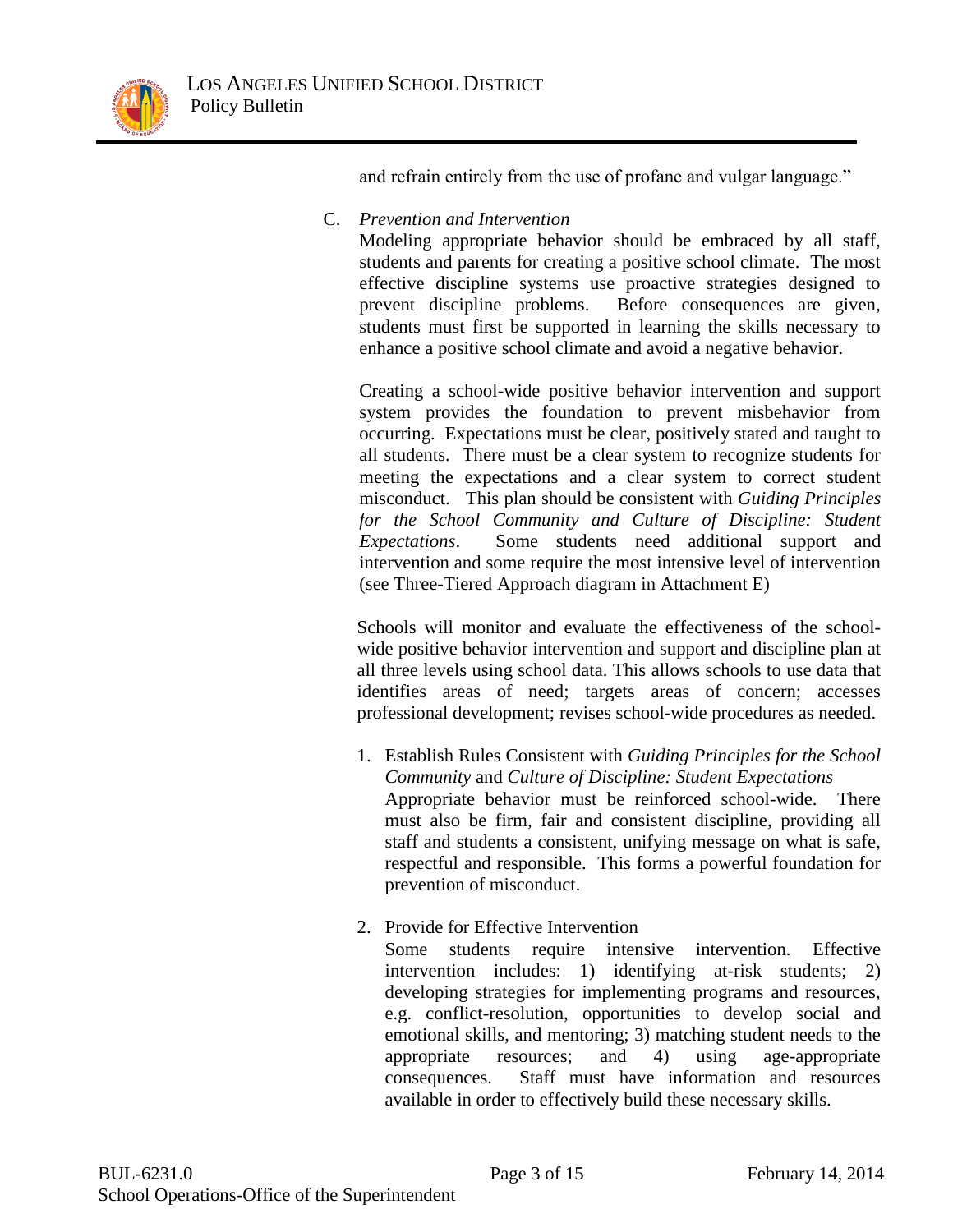

- 3. Use a Team Approach for Intensive Intervention: A few students require the highest level of intensive intervention. In their job-related roles, responsibilities and on-site obligations, appropriate school staff, support personnel, and parents will collaborate to address individual student needs. This intensive intervention includes individualized behavior support planning, implementation and monitoring. Support and training will be provided when necessary. In addition, there may also be a need for multi-agency partnerships and intensive skills training.
- D. Consequences for Student Misconduct

Consequences paired with meaningful instruction and guidance (corrective feedback and re-teaching) offer students an opportunity to connect their misconduct with new learning. They can contribute back to the school community, and re-engage in learning. Any consequence should be carefully planned with well-defined outcomes in order to provide the greatest benefit. Consequences should be reasonable, fair and age-appropriate. Positive consequences, including recognition for appropriate behavior, frequently lead to improved student behavior. Negative consequences provide feedback to the student that their behavior is unacceptable. Refer to *Guide To Tier II and Tier III Intervention Supports and Alternatives to Suspension* (Attachment D)*; School-Wide Positive Behavior Intervention and Support and Restorative Justice practices* (Attachment E)*;* and applicable District discipline policies and guides.

It is only through cooperation from everyone who has a stake in educating youth that learning environments that lead to optimum academic achievement can be created for all students.

## III. RESPONSIBILITIES

A. Central Office Staff Responsibilities

The Superintendent communicates to all District staff, using a variety of means that creating a positive school culture, improving behavior and developing appropriate student discipline practices are top District priorities. All Central office staff will support the teaching, enforcing, advocating, communicating and modeling this policy by playing an active, supportive role in assisting schools and Educational Service Centers by implementing this policy including, but not limited to:

1. Developing and coordinating training for parents, and professional development for employees.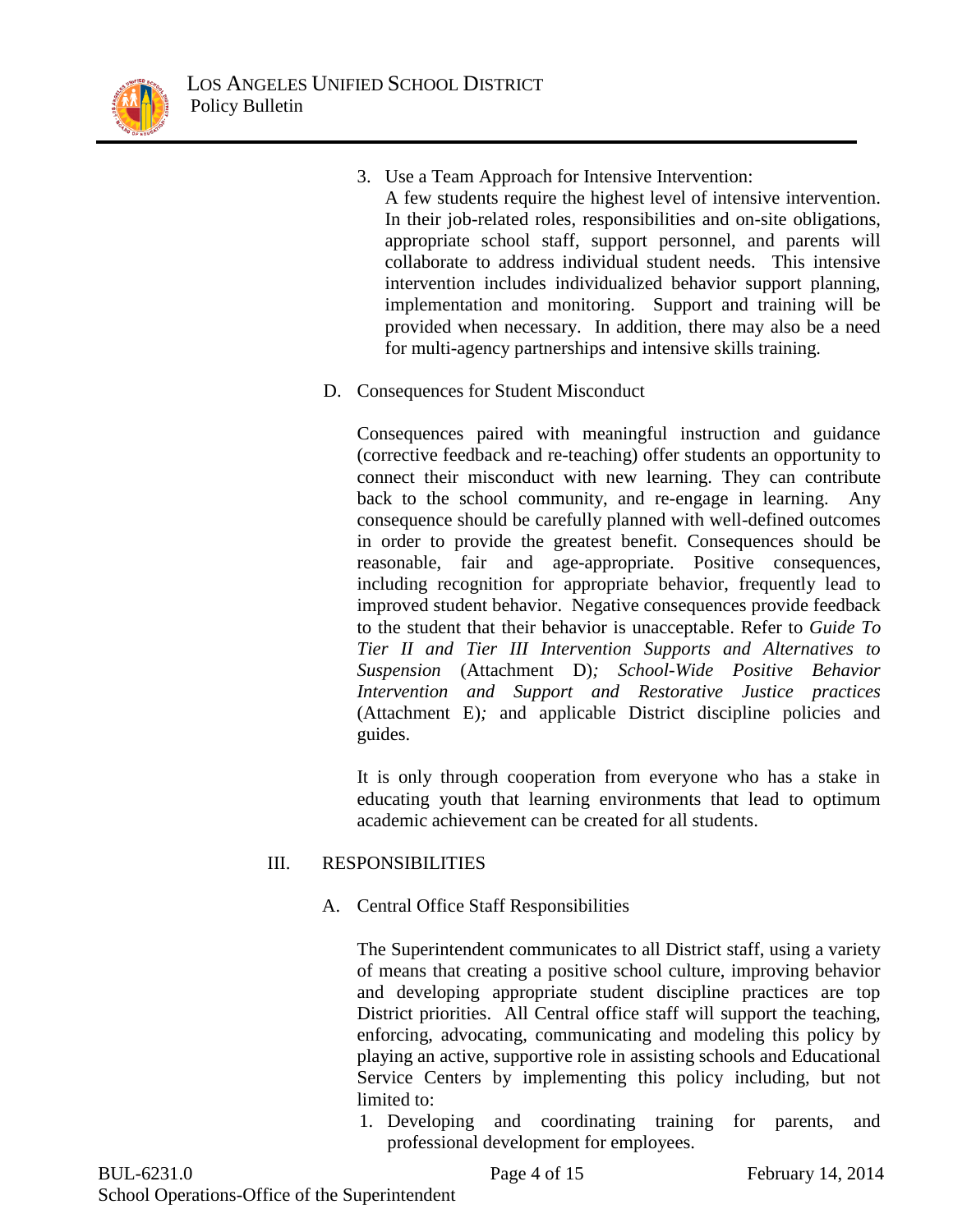

- 2. Ensuring appropriate attendance, suspension and Rubric of Implementation data collection, monitoring and evaluation systems.
- 3. Using effective communication strategies.
- 4. Coordinating and providing technical assistance, including the proactive alignment of instructional supports with behavioral supports.
- 5. Using systematic data analysis to determine trends.
- 6. Ensuring alignment with all District offices, programs, policies and initiatives.
- B. Educational Service Center (ESC) Responsibilities

Each ESC Instructional Superintendent and Administrator of Operations is responsible for teaching, enforcing, advocating and modeling this policy to ESC staff and school administrators. The Administrator of Operations will designate a team of ESC staff who will ensure the successful implementation of this policy through support and guidance.

The ESC Operations staff, along with the Instructional Director, are responsible for providing appropriate support and technical assistance to schools for successful implementation and compliance with this policy by:

- 1. Assisting schools with identifying, developing and maintaining prevention, intervention and alternatives consistent with *Guiding Principles for the School Community.*
- 2. Analyzing data, monitoring and supporting school practices to address situations where practices need to be strengthened.
- 3. Regularly reviewing the online Rubric of Implementation (ROI) (see Attachment E for list of ROI key features) with the site administration and providing targeted assistance to schools that have not or have partially implemented the Discipline Foundation Policy.
- 4. Supporting and assessing school practices in order to make suggestions to address situations where practices need to be modified. School support should include a regular review of the goals listed in the Safe School Plan.
- 5. Ensuring that all deans participate in mandatory District training on discipline and alternatives to suspension.
- 6. Assisting with developing on-site procedural steps that align Restorative Justice approaches to assist with alternatives when addressing individual student misconduct.
- 7. Supporting schools' efforts to maintain relationships with outside community partners.
- 8. Providing professional development in school-wide positive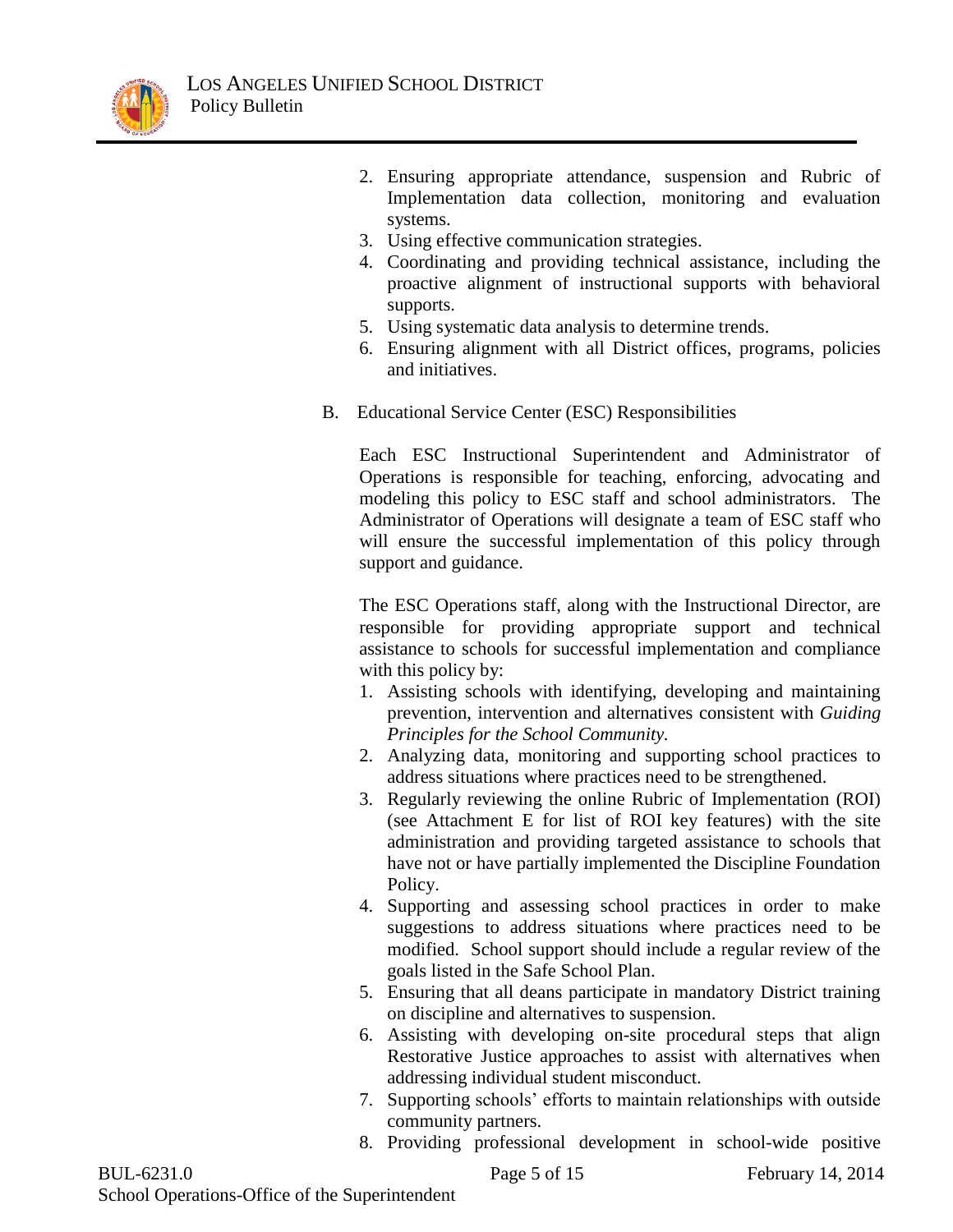

behavior intervention and support and Restorative Justice approaches for new staff.

- 9. Assisting schools with resolving complaints from all stakeholders regarding the implementation of school-wide positive behavior support and intervention.
- C. Charter Schools Responsibilities

Charter schools are to abide with the Discipline Foundation Policy: School-Wide Positive Behavior Intervention and Support.

1. Affiliated Charter Schools

Affiliated charter schools, under the governance of the LAUSD Board of Education, are to implement this policy as outlined in this Bulletin.

2. Independent Charter Schools

Independent charter schools are expected to comply with this policy bulletin and ensure their staff is knowledgeable about the Discipline Foundation Policy. Charter schools are generally exempt from complying with the Education Code (including statutory provisions for pupil suspension and expulsion) unless otherwise provided in their charter. Charter schools are not exempt from other laws governing public schools, including but not limited to state and federal constitutions, all federal laws (e.g., Individuals with Disabilities Education Improvement Act, Americans with Disabilities Act, and the Rehabilitation Act, No Child Left Behind, any requirements that are a condition of receiving federal funding), and state pupil testing programs. For those reasons, charter schools are not expected to comply with the references in this bulletin to Education Code (unless stated in their charter and to ensure compliance with other applicable laws), District office responsibilities (e.g. Central Office, Educational Service Center), District councils and committees (e.g. Discipline Review Team, School Leadership Council, School Wide Positive behavior and Intervention Task Force), professional development, and state-mandated curriculum.

Governing boards of independent charter schools shoulder the ultimate responsibility of ensuring that this policy is implemented, including but not limited to the following items:

- a. Adopting procedures for putting this policy into place that are consistent with the charter petition and the School Climate Bill of Rights.
- b. Ensuring that the *Guiding Principles for the School Community* is taught, communicated and modeled to the school community and that school practices are consistent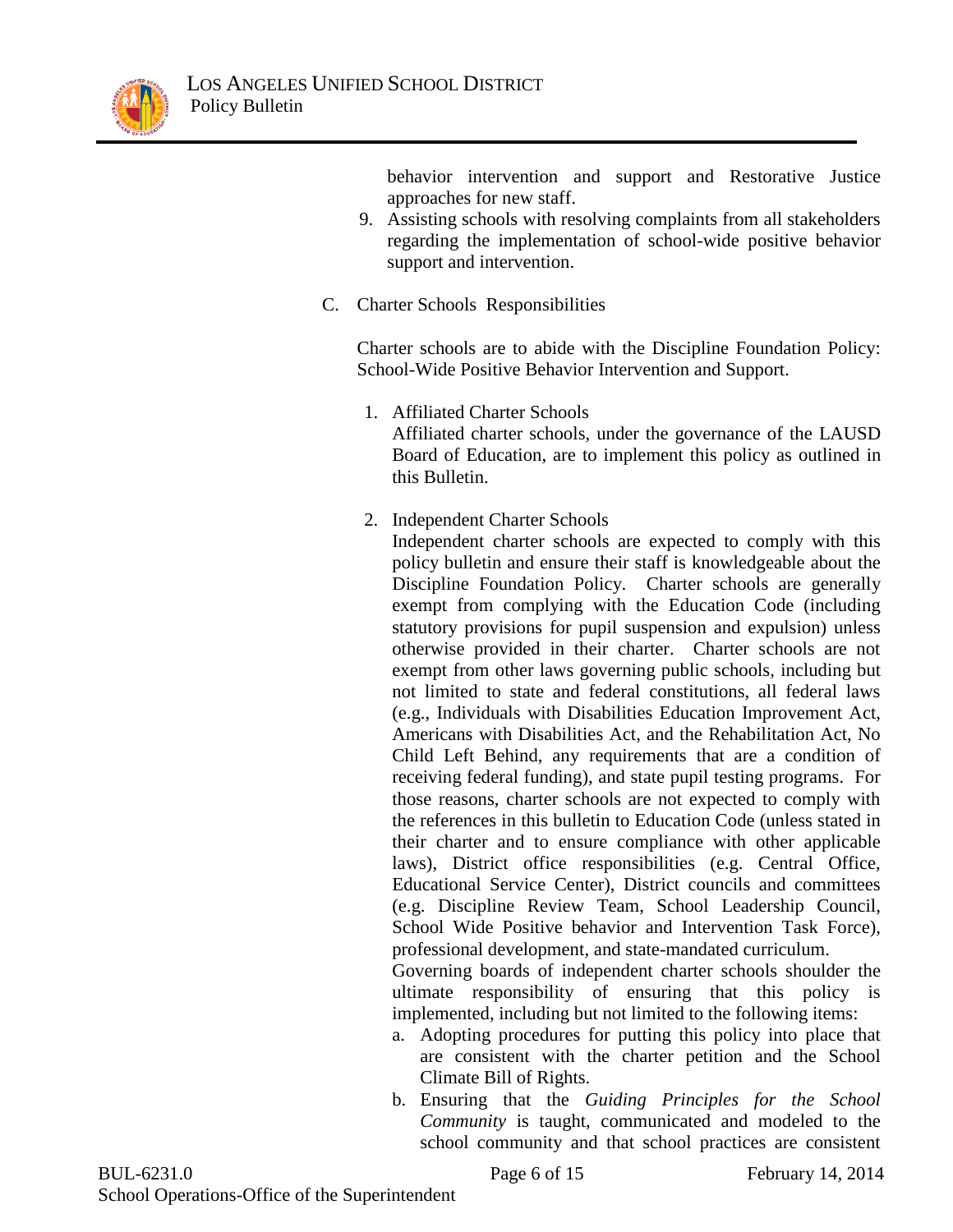

with the tenets of this policy.

c. Implementing a method for recording, collecting, and analyzing behavior/discipline information to monitor and evaluate data for ongoing decision making, from the individual student through the school-wide student population.

Ensuring that information and/or training is provided to parents, students, staff and other stakeholders.

D. School Administrator Responsibilities

Each school's success requires excellent leadership qualities of a school administrator. Their leadership is key to the academic achievement and pro-social development of our students. In order to establish a safe and welcoming school environment, the school administrator is responsible for the following:

- 1. Ensure that the *Guiding Principles for the School Community* be taught, enforced, advocated, communicated and modeled to the entire school community and that school practices are consistent with the tenets of this policy.
- 2. Develop and implement a school-wide positive behavior intervention and support and discipline plan consistent with the principles of the *School Climate Bill of Rights* (Attachment C)*; Guide To Tier II and Tier III Intervention Supports and Alternatives to Suspension* (Attachment D)*; School-Wide Positive Behavior Intervention and Support and Restorative Justice practices* (Attachments F1 and F2)*;* and applicable District discipline policies and guides. The emphasis of the developed plan is to increase achievement, attendance, reduce suspension and office discipline referrals. Has buy-in and support from the school personnel and community.
- 3. Include the school-wide positive behavior intervention and support, discipline plan, and *Guiding Principles for the School Community* in school communications for students, parents/ guardians, staff and community.
- 4. Post and make available necessary materials such as the *School Climate Bill of Rights* (Attachment C) poster and *Complaint Form* (Attachment J) at each school site visible to staff, students and parents/guardians.
- 5. Use the LAUSDMAX Discipline module and approve authorization for appropriate staff to effectively record and monitor student behavior, provide data-driven interventions, and develop solutions and strategies to create safe and caring learning environments.
- 6. Implement a method for analyzing behavior/discipline information in order to monitor and evaluate data for on-going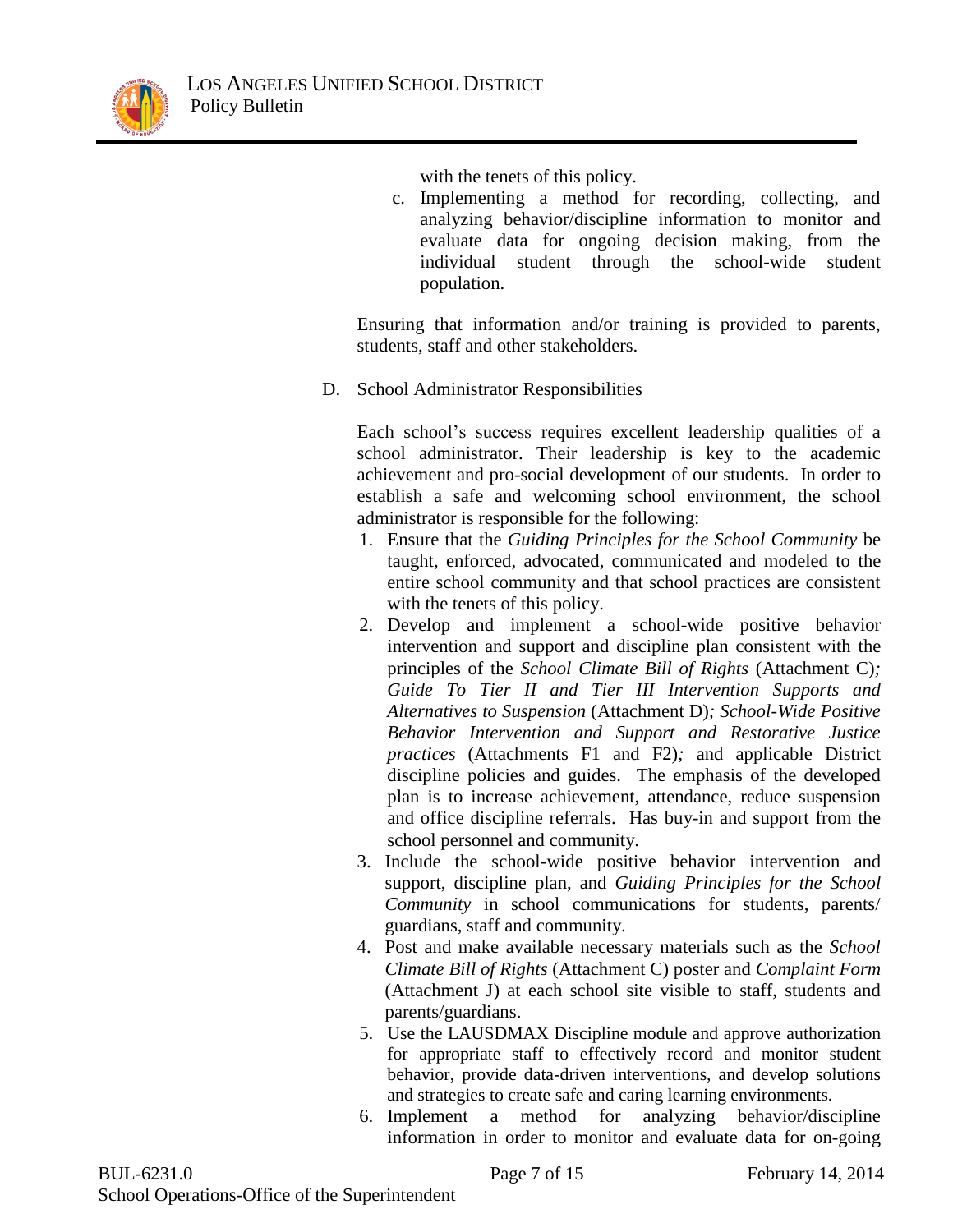

decision making, from the individual student through the schoolwide student population.

- 7. Establish a school Discipline Review Team to support and monitor the implementation of the school-wide positive behavior intervention and support policy; to evaluate the outcomes; and to modify strategies as needed.
- 8. Comply with the goals established in the Safe School Plan, for implementing and monitoring the school-wide positive behavior intervention and support policy.
- 9. Provide routine training and support for staff and parents/ guardians in maintaining an environment conducive to learning.
- 10. Implement the District or state-approved violence prevention curriculum in elementary and middle schools.
- 11. Utilize appropriate prevention and intervention approaches for all students in a consistent and age-appropriate manner prior to any suspension (see Attachment D-*Guide to Tier II and Tier III Intervention Supports and Alternatives to Suspension*), except those limited offenses under California Education Code §48915(c).
- 12. Use multi-disciplinary teams, including Student Success Team and Coordination of Services Team, to evaluate and recommend solutions to behavior problems and mitigate future incidents.
- 13. Partner with before and after-school programs and outside agencies, when appropriate.
- 14. Assemble a collaborative team with appropriate staff and parent/ guardian(s) to design an individualized behavior support plan for a student who engages in ongoing misconduct, despite appropriate interventions. The support plan may include, but is not limited to:
	- a. Intensive behavioral supports and strategies
	- b. Adapted curriculum and instruction
	- c. Communication strategies
- E. School Staff Responsibilities
	- I. Teacher Responsibilities
		- Each teacher has a fundamental role in establishing a positive classroom climate and supporting a similar school wide culture. This includes utilizing effective classroom management strategies that create an environment conducive to learning for all students and prevent student misconduct. The teacher is responsible for:
		- 1. Defining, teaching, reviewing and modeling *Guiding Principles for the School Community and Culture of Discipline: Student Expectations* and school rules.
		- 2. Acknowledging and reinforcing appropriate student behavior.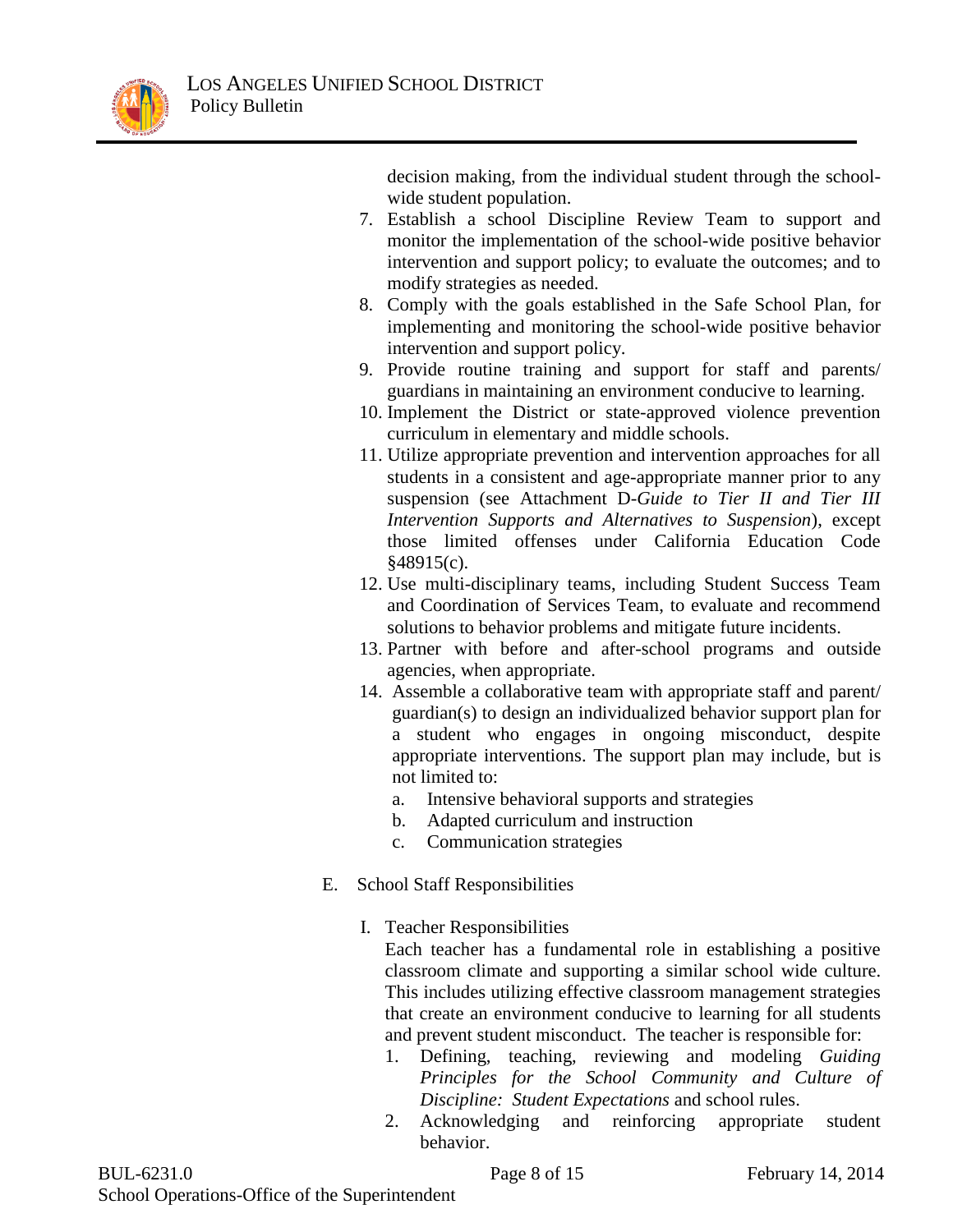

- 3. Providing corrective feedback and re-teaching the behavioral skill when misconduct occurs.
- 4. Working with families in partnership to reinforce appropriate behavior (meeting, mailing correspondence, utilizing parent center as appropriate, etc.).
- 5. Teach the District or state approved violence prevention curriculum that promotes social-emotional skills in elementary and middle schools. These programs may be augmented by other programs selected by the School Leadership Council.
- 6. Following the Behavior Support Plan for students with disabilities, which is available to all staff working with that student.
- 7. Utilizing data in collaboration with administration and support personnel to monitor and provide age-appropriate supports to address student misconduct.
- 8. Supporting a student who persists in on-going misconduct, despite appropriate interventions in conjunction with school administrator or person responsible for discipline at the school.
- 9. Serving as a role model and maintain appropriate relations with all students.
- 10. For a student whose misconduct has escalated, the teacher is responsible for collaborating with appropriate staff and the parent/caregiver(s) to implement an effective individualized plan that may include, but not limited to:
	- a. Intensive behavioral supports and strategies.
	- b. Adapted curriculum and instruction.
	- c. Communication strategies.
- II. School Support Personnel

School support personnel are responsible for modeling, advocating and enforcing the *Guiding Principles for the School Community* and for supporting the implementation of a school wide positive behavior support and intervention to maintain a safe and nurturing school climate. School support personnel are responsible for monitoring, reinforcing, and acknowledging appropriate behaviors consistent with the *Culture of Discipline: Student Expectations* and the school rules. In addition, school support personnel will assist students in accessing appropriate resources, directly matching student needs to available resources. When student behavior disrupts the learning or working environment, the appropriate school support personnel will collaborate with teachers and other school and District personnel to develop and implement plans for more intensive instruction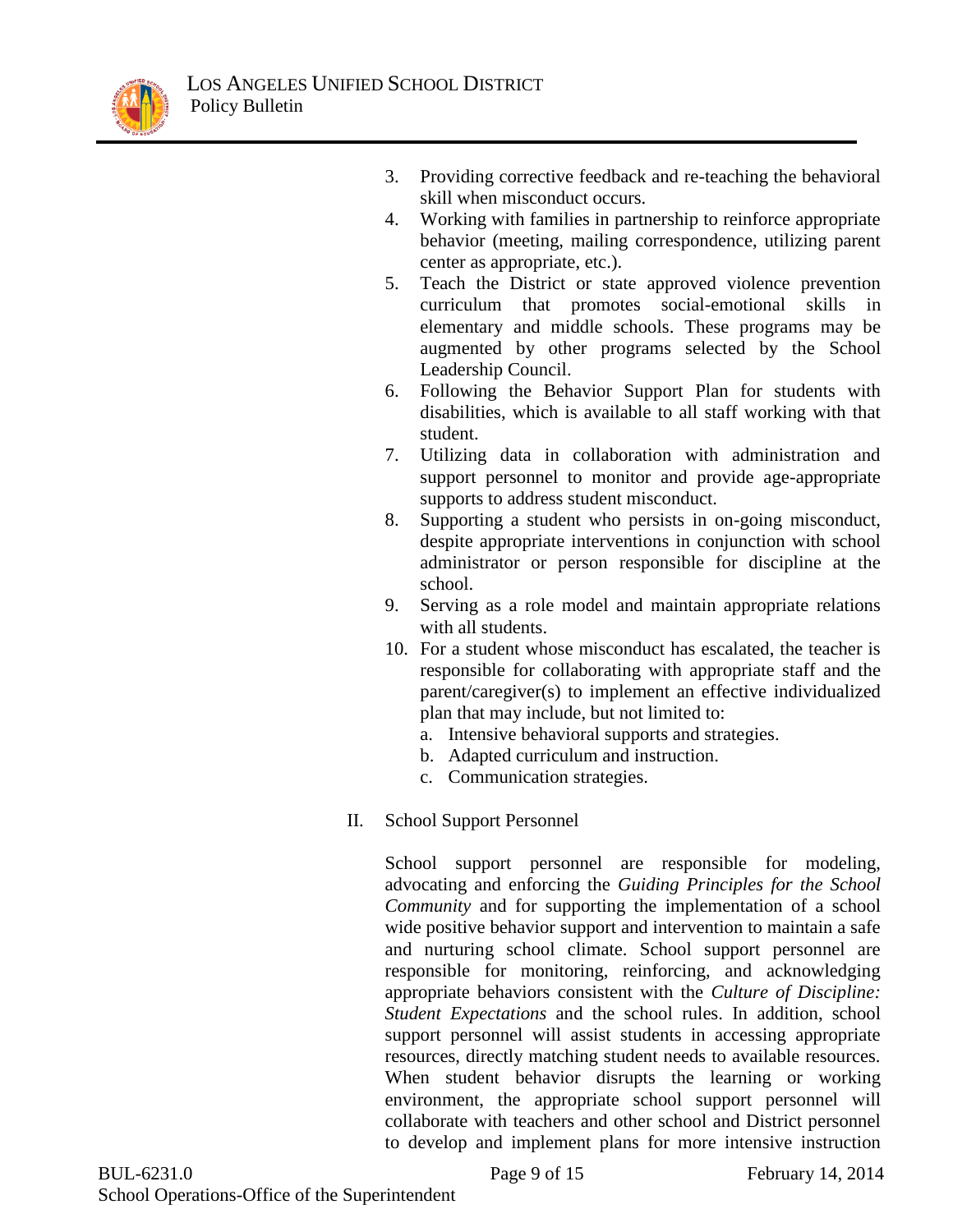

and support, including working with District and community resources.

F. Parent/Guardian Responsibilities

When schools and parents form strong partnerships, students' potential for academic success improves significantly. The *Parents' Rights and Responsibilities to Ensure your Child's Success*  (Attachment G) and *Parent/Guardian Responsibilities* (Attachment H) guide parents of their rights and responsibilities in their children's education. Parents/guardians will take an active role in supporting the school's efforts to maintain a welcoming school climate. This includes supporting the implementation of the School Wide Positive Behavior Intervention and Support. They are to be familiar with and model *Guiding Principles for the School Community.* They are to review, *A Culture of Discipline: Student Expectations* and school rules with their children, reinforce positive behavior and acknowledge their children for demonstrating appropriate conduct. The parent/guardian will act as a collaborative partner with the school to address the student's needs. Training on this policy should be available for parents/guardians.

G. Community Member and School Visitor Responsibilities

The community benefits from safe schools. Community members and school visitors are expected to follow *Guiding Principles for the School Community* when on school property. Community partnerships are encouraged and welcomed in the development of reinforcements for appropriate student behavior and recognition of safe school environments.

H. Student Responsibilities

Students are expected to learn and model *Guiding Principles for the School Community* and *A Culture of Discipline: Student Expectations*. Students are expected to learn and follow all school and classroom rules and to demonstrate appropriate social skills when interacting with both adults and peers. When behavioral expectations are not met, the student is expected to work to improve the behavior. Students are encouraged to take leadership roles in modeling appropriate behaviors for peers (see *Student Tips* – Attachment I).

## IV. PROFESSIONAL DEVELOPMENT AND TRAINING

Professional development in the area of school-wide positive behavior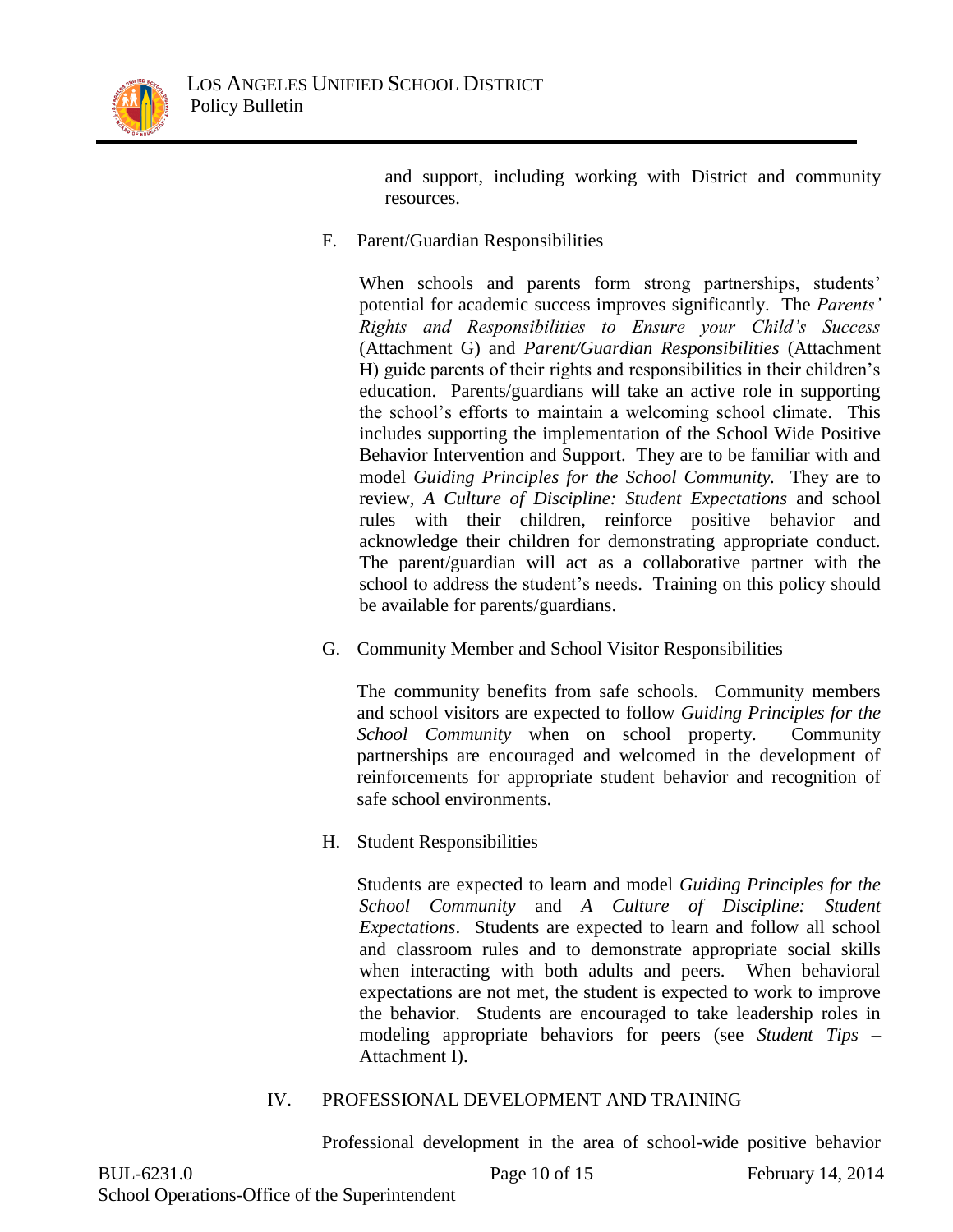support must be mandated, broad-based and inclusive of all staff involved in supporting schools and students. While professional development begins with the *Guiding Principles for the School Community* and *Culture of Discipline: Student Expectations*, it must ensure that school staff can clearly identify and support behavioral expectations in classrooms and common areas of the school. Specifically, professional development must include ongoing classroom management workshops and training to help classroom staff meet the challenge of fully educating students, while teaching and modeling of appropriate behavior. Professional development must:

- 1. Support the different responsibilities of staff members, including the provision of mandatory training for all staff involved in discipline. That staff is to be named in the School Resource Survey.
- 2. Address preventive plans including strategies for insuring that socialemotional skills are taught consistently and with fidelity through the district or state adopted violence prevention curriculum, as well as strategies for classroom management, behavioral expectations and individual and group support.
- 3. Be ongoing and provide sufficient training and resources for school staff to understand the function of behavior and how to best support appropriate behavior.
- 4. Address how to develop and implement effective, individual, tailored behavior support plans for all students, those with or without disabilities.
- 5. Embed policy information and create alignment with all other professional development and training offered to administrators, teachers, support staff and parents.
- 6. Include centrally organized and implemented training for deans upon election. Such training for deans and other staff involved in student discipline includes the use of data analysis to differentiate what is offered to schools.

# V. MONITORING AND EVALUATION

- 1. Central Office
	- a. Will put systems in place to aid schools, Educational Service Centers and the central office in data collection, feedback and assessment to create a positive school culture that is conducive to optimal student learning. Such data will be utilized to provide professional development and support. These data allow schools to adjust school-wide, classroom and individual student intervention and prevention.
	- b. Oversee ongoing and systematic review and evaluation of the following:
		- Policy implementation.
		- Communication mechanisms.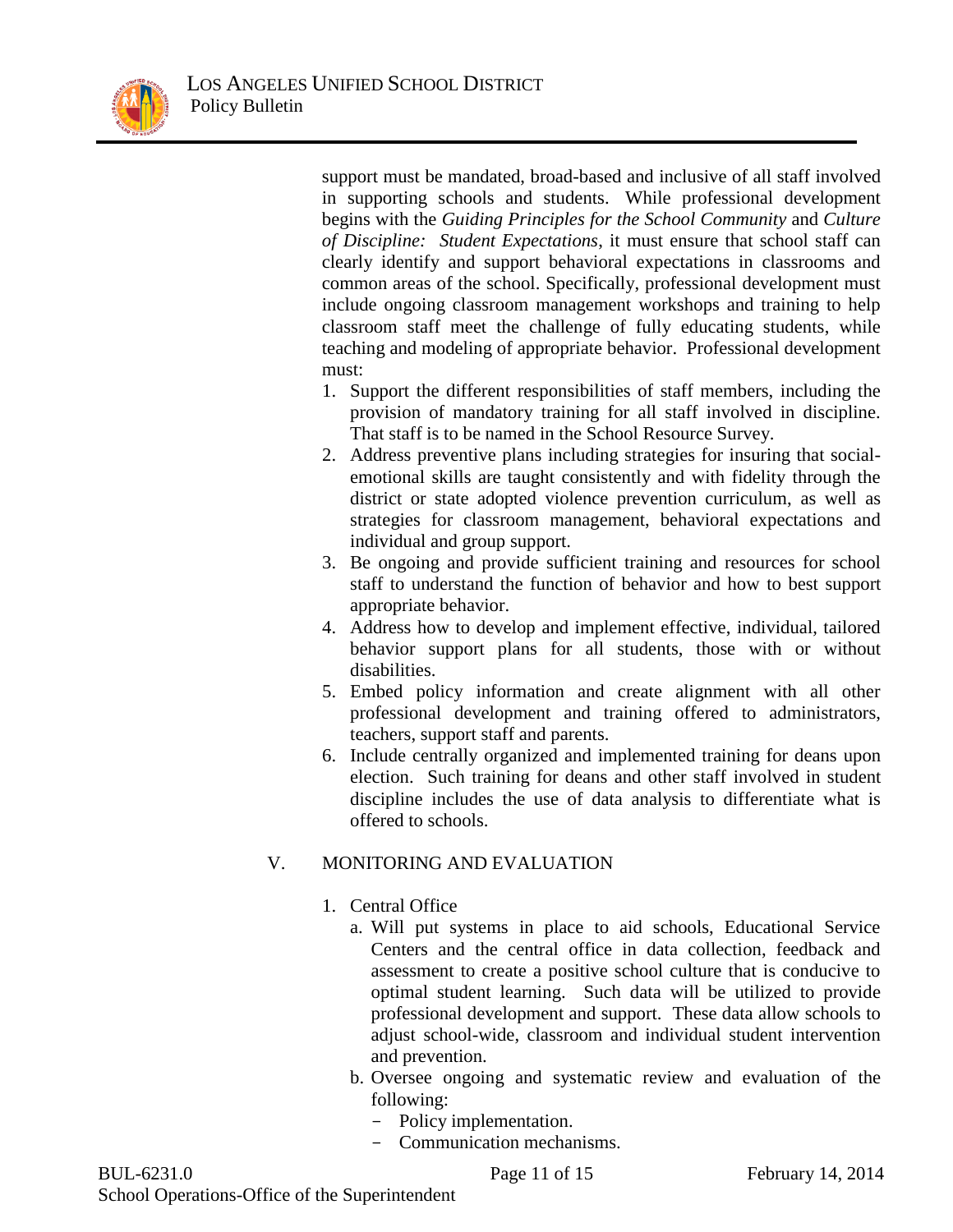

- Any adjustments or changes in school practices (determined through data collection) to ensure that school practices are strengthened and aligned with policy.
- 2. School-Wide Positive Behavior Intervention and Support Task Force and Independent Monitor

A District level school-wide positive behavior intervention and support Task Force with representatives including, but not limited to, students, parents, teachers, and principals, will be formed to collaborate with an independent auditor. The Task Force, with the independent auditor, will utilize current District systems to monitor this policy throughout the District. The responsibilities include to:

- a. Hear from individuals who have concerns about the policy and provide a forum to bring information or complaints to the task force.
- b. Access and analyze data by school and ESC.
- c. Review data including suspension, expulsion, opportunity transfer, and outside monitoring information.
- d. Provide recommendations to the Superintendent or his designee.
- e. Report on its finding related to full implementation at least once per year at a School Board meeting at which the item will be added to the agenda.
- f. Review and make recommendations regarding the *Guide to Tier II and Tier III Intervention Supports and Alternatives to Suspensions* developed by the Superintendent and recommend approval prior to its implementation.
- g. The independent auditor will provide an annual report to the Board about individual complaints and make broader recommendations regarding implementation and monitoring of the policy.
- 3. Educational Service Center
	- a. Regularly review monthly suspension data and school office referral data to identify schools that may benefit from additional support and guidance.
	- b. Resolve complaints submitted within a reasonable time period but not to exceed 60 working days from the date the complaint was received (Attachment J-Complaint Process and Form.).
	- c. Summarize how all complaints are resolved on a regular basis, or as requested by the Superintendent's office.

## VI. COMMUNICATION

Implementing this policy and its underlying philosophy requires ongoing communication to the entire LAUSD community by all stakeholders, including District officials, school administrators and employees at every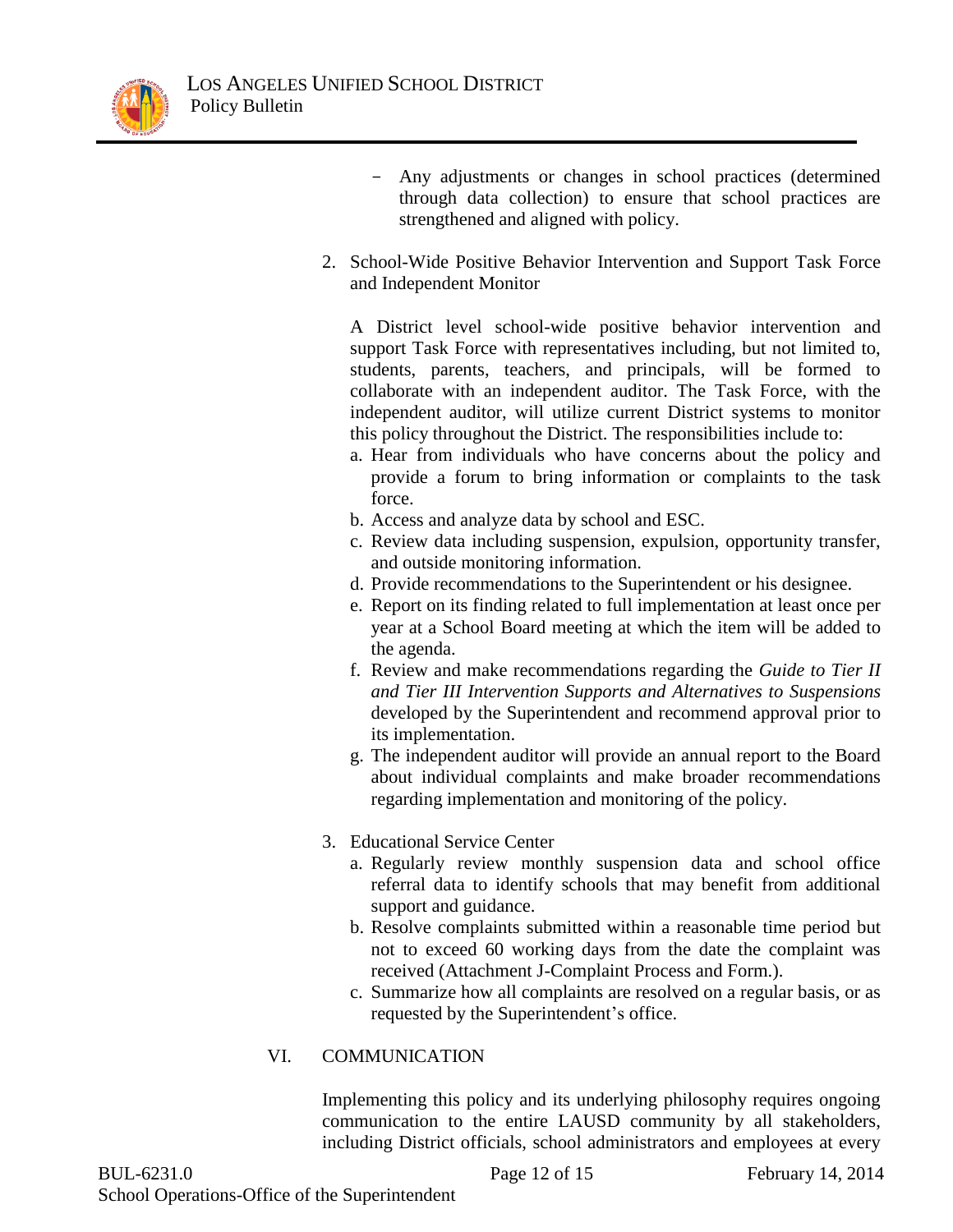

level.

District schools and offices should publish copies of *Guiding Principles for the School Community* and *Culture of Discipline: Student Expectations and School Climate Bill of Rights* for public view. Additionally, school staffs are strongly encouraged to develop their own innovative strategies for communicating and teaching this policy. Parents/guardians, students and school staff members should actively participate in this process.

**AUTHORITIES:** This is a policy of the Superintendent of Schools. The following legal standards are applied in this policy.

California Education Code, Section 48900-48927

Board Resolution, "Comprehensive Discipline Policy," passed May 24, 2005

Board Resolution, " School Discipline Policy and School Climate Bill of Rights," passed May 14, 2013

**RESOURCES:** In addition to this policy, school administrators and employees must understand the relationship between sound behavior and discipline practices to other, related District policies, initiatives and practices. In order to have full knowledge of the District's policies regarding behavior, safety and school climate, school administrators should familiarize themselves and their staffs with the following:

> Board Resolution, "Resolution on Excellence and Equity in the Reduction of High School Drop-outs/Push-outs Through Prevention, Intervention and Recovery," passed April 12, 2005

> Board Resolution, "Resolution to Promote Safe Schools and Safe Neighborhoods by Implementing Violence Prevention Programs," passed April 26, 2005

> Board Resolution, "Reactivation of District's Human Relations Education Commission," passed May 10, 2005

> Special Education Policies and Procedures (i.e., Modified Consent Decree) <http://sped.lausd.net/policies-and-procedures> of particular relevance to this Bulletin

> Policy Bulletin No. BUL-5655.2, "Guidelines for Student Suspension," issued August 19, 2013, by the Office of the Superintendent-School Operations

> Policy Bulletin No. BUL-3927.2, "Mandated Reporting of Certain Student Behavior," issued September 13, 2010, by the Office of Curriculum, Instruction and School Support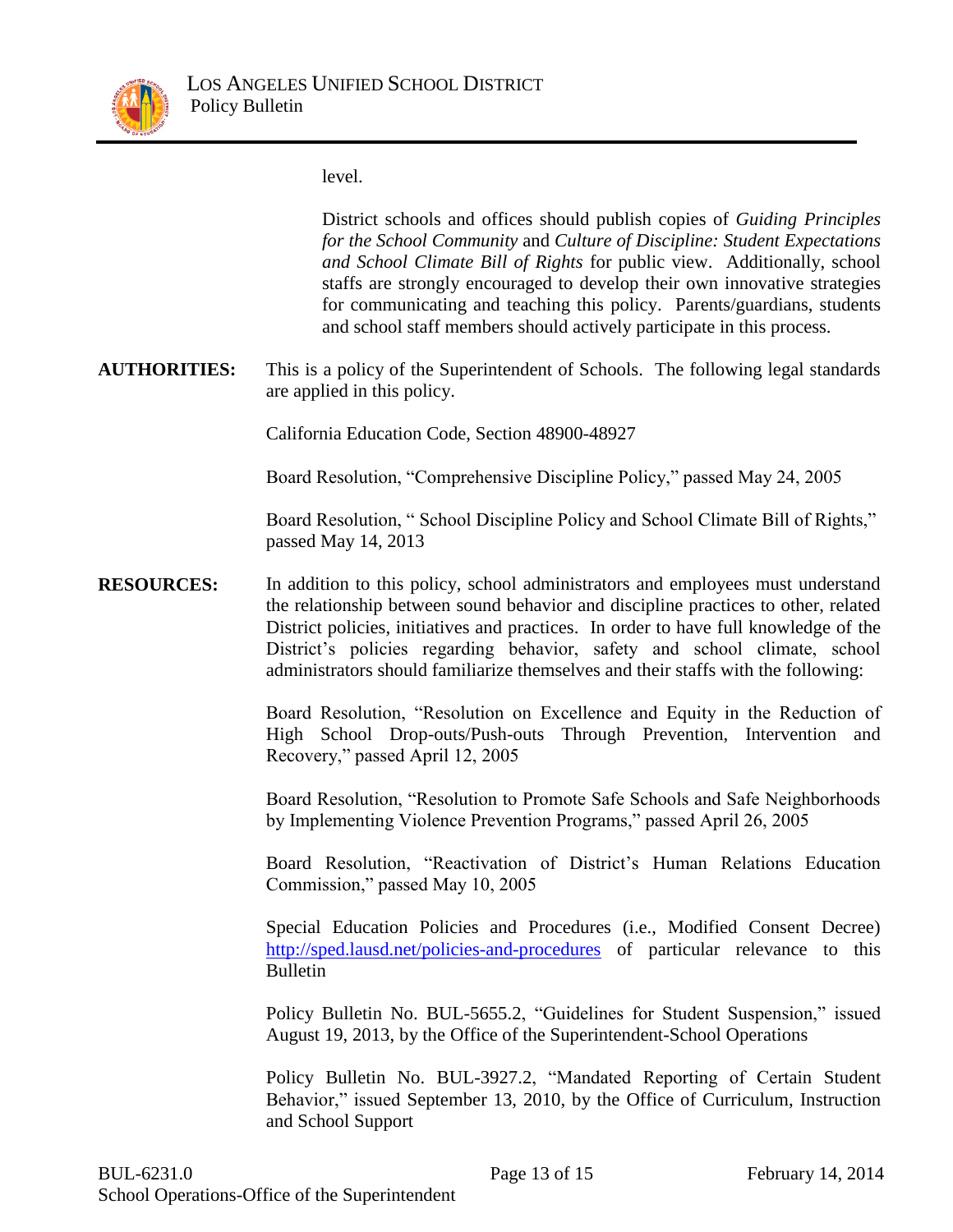

Policy Bulletin No. BUL-5376.0, "Behavior Intervention Regulations for Students with Disabilities with Serious Behavior Problems," issued January 17, 2011, by the Division of Special Education

Policy Bulletin No. BUL-4478.0, "Opportunity Transfers," issued December 15, 2008, by the Office of Curriculum, Instruction and School Support

Policy Bulletin No. BUL-6050.1, "Expulsion of Students – Policy and Procedure," issued August 19, 2013, by the Office of the Superintendent-School **Operations** 

Policy Bulletin No. BUL-3277.1, "Preventive Measures and Mandatory Procedures for Students Who Violate Laws Regarding Drugs, Alcohol, Tobacco and Other Intoxicants," issued January 22, 2009, by the Office of Curriculum, Instruction and School Support

Policy Bulletin No. BUL-847, "Referral to Community Day School," issued March 22, 2004, by the Office of Instructional Services

Policy Bulletin No. BUL-5212.1, "Bullying and Hazing Policy (Student-to-Student and Student-to Adult," issued September 17, 2012, by the Office of the Superintendent-School Operations

Policy Bulletin No. BUL-1041, "Sexual Harassment Policy (Student-to-Student, Adult-to-Student, and Student-to-Adult)," issued November 29, 2006, by the Office of the General Counsel.

Policy Bulletin No. BUL-1347, "Child Abuse and Neglect Reporting Requirements," issued July 1, 2011, by the Office of the General Counsel

Policy Bulletin No. BUL-5799.0, "Threat Assessment and Management (Studentto-Student, Student-to-Adult," issued July 16, 2012, by the Office of the Superintendent-School Operations and Student Health and Human Services

Reference Guide, REF-5511.2, "Safe School Plans Update for 2013-2014," issued August 9, 2013, by the Office of the Superintendent-School Operations

Policy Bulletin No. BUL-4926.2, "Attendance Manual: Policy and Procedures for Elementary, Secondary and Options," issued March 1, 2013, by the Office of Student Health and Human Services

Policy Bulletin No. BUL-2047, "Responding to and Reporting Hate-Motivated Incidents and Crimes," issued October 10, 2005, by the Office of the General Counsel

Policy Bulletin No. BUL-2075, "Establishment and Documentation of